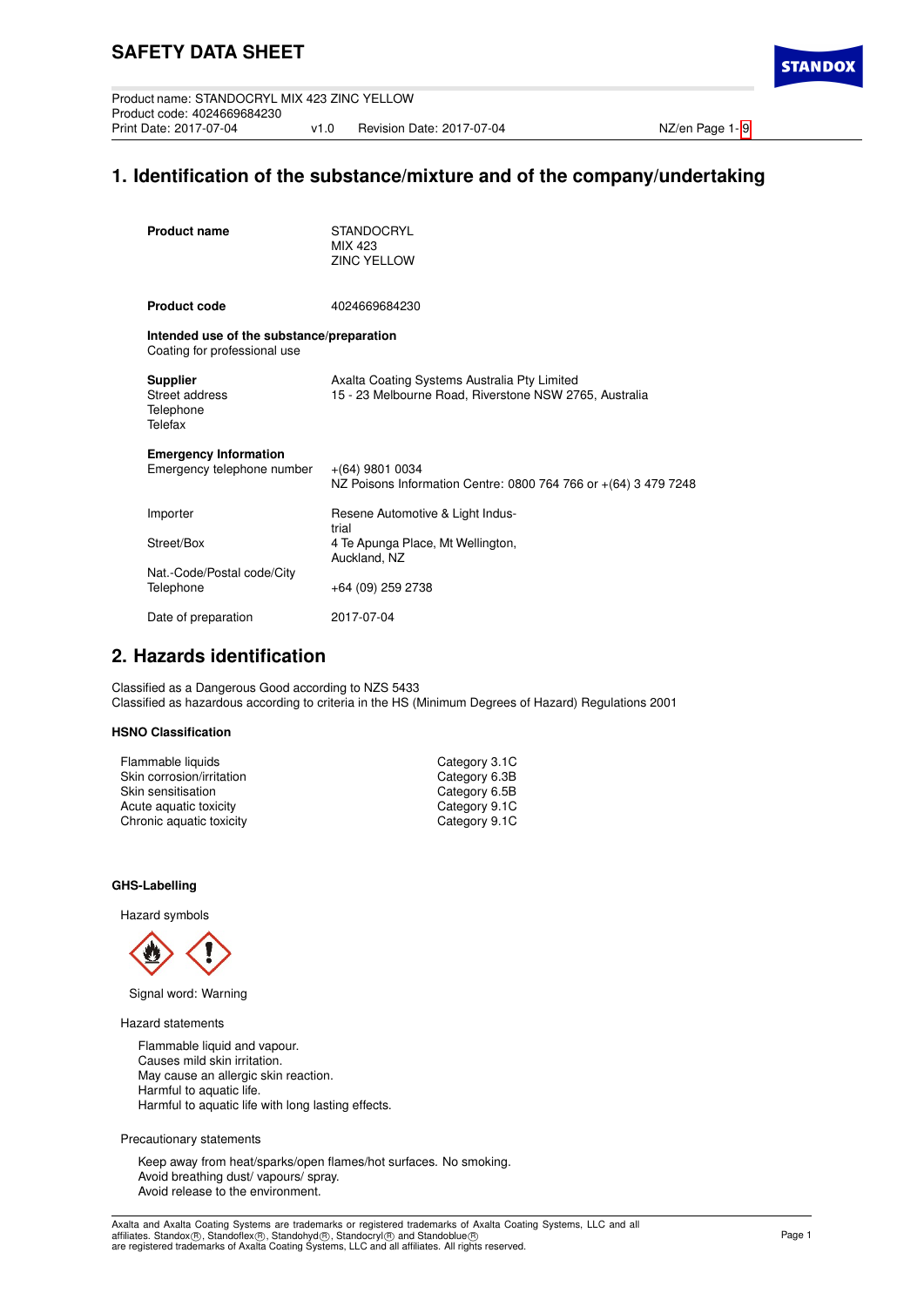# **SAFETY DATA SHEET**

Product name: STANDOCRYL MIX 423 ZINC YELLOW Product code: 4024669684230 v1.0 Revision Date: 2017-07-04 NZ/en Page 2- [9](#page-8-0)

**STANDO** 

Wear protective gloves/protective clothing/eye protection/face protection. If skin irritation or rash occurs: Get medical advice/ attention. Wash contaminated clothing before reuse. Store in a well-ventilated place. Keep cool.

## **Other hazards which do not result in classification**

Contains epoxy constituents. See information supplied by the manufacturer. Contains: bis(1,2,2,6,6-pentamethyl-4-piperidyl) sebacate; methyl 1,2,2,6,6-pentamethyl-4-piperidyl sebacate; 2-hydroxyethyl methacrylate; 2,3-epoxypropyl neodecanoate. May produce an allergic reaction.

## **3. Composition/information on ingredients**

#### **Pure substance/mixture** Mixture

#### **Hazardous components**

| CAS-No.        | Chemical name                                                  | Concentration | <b>GHS Hazardous</b> |
|----------------|----------------------------------------------------------------|---------------|----------------------|
| 123-86-4       | n-butyl acetate                                                | 20 - 30%      |                      |
| $110 - 12 - 3$ | 5-methylhexan-2-one                                            | $3 - 5%$      |                      |
| $95 - 63 - 6$  | 1,2,4-trimethylbenzene                                         | $1 - 3%$      |                      |
| 64742-95-6     | solvent naphtha (petroleum), light arom. $(<0.1\%$<br>benzene) | $1 - 3%$      |                      |
| 108-67-8       | mesitylene                                                     | $0.3 - 1.0\%$ | $\sqrt{}$            |
| 64-19-7        | acetic acid                                                    | $0.3 - 1.0\%$ |                      |
| 41556-26-7     | bis(1,2,2,6,6-pentamethyl-4-piperidyl) sebacate                | $0.3 - 1.0\%$ |                      |
| 112-34-5       | 2-(2-butoxyethoxy)ethanol                                      | $0.3 - 1.0\%$ |                      |
| 628-63-7       | pentyl acetate                                                 | $0.3 - 1.0\%$ |                      |
| 82919-37-7     | methyl 1,2,2,6,6-pentamethyl-4-piperidyl seba-<br>cate         | $0.1 - 0.3%$  | $\sqrt{}$            |
| 868-77-9       | 2-hydroxyethyl methacrylate                                    | $0.1 - 0.3%$  | $\checkmark$         |
| 26761-45-5     | 2,3-epoxypropyl neodecanoate                                   | $0.1 - 0.3%$  | $\checkmark$         |
| 1330-20-7      | xylene                                                         | $0.1 - 0.3%$  |                      |

Non-regulated ingredients 60 - 70%

## **4. First aid measures**

#### **Eye contact**

Remove contact lenses. Irrigate copiously with clean, fresh water for at least 15 minutes, holding the eyelids apart. Seek medical advice.

#### **Skin contact**

Do NOT use solvents or thinners. Take off all contaminated clothing immediately. Wash skin thoroughly with soap and water or use recognized skin cleanser. If skin irritation persists, call a physician.

#### **Inhalation**

Avoid inhalation of vapour or mist. Move to fresh air in case of accidental inhalation of vapours. If breathing is irregular or stopped, administer artificial respiration. If unconscious place in recovery position and seek medical advice. If symptoms persist, call a physician.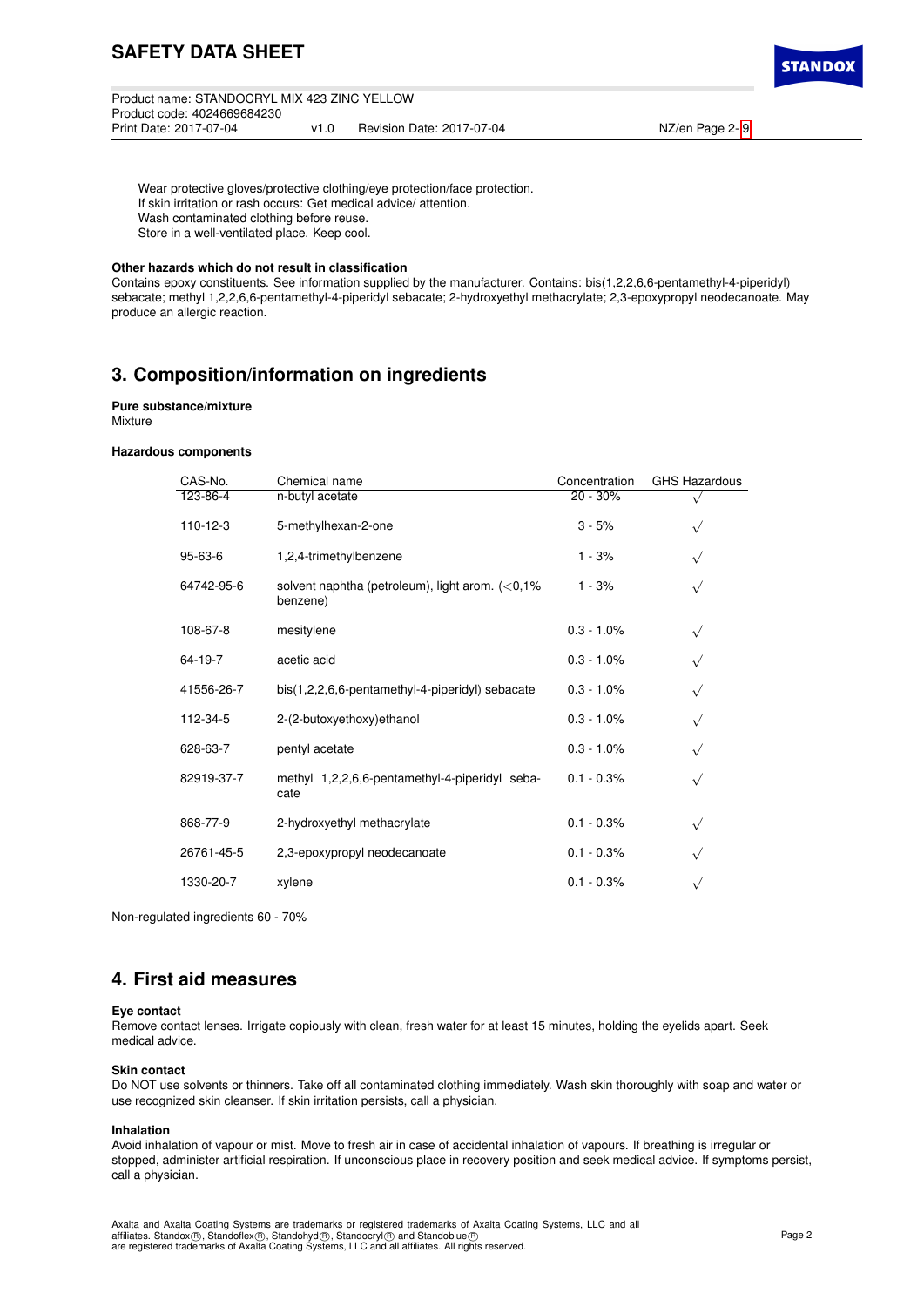**TANDO** 

### **Ingestion**

If swallowed, seek medical advice immediately and show this safety data sheet (SDS) or product label. Do NOT induce vomiting. Keep at rest.

#### **Most Important Symptoms/effects, acute and delayed**

#### **Inhalation**

May cause nose and throat irritation. May cause nervous system depression characterized by the following progressive steps: headache, dizziness, nausea, staggering gait, confusion, unconsciousness. Reports have associated repeated and prolonged overexposure to solvents with permanent brain and nervous system damage. If this product mixed with an isocyanate activator/hardener (see SDS for the activator), the following health effects may apply: Exposure to isocyanates may cause respiratory sensitization. This effect may be permanent. Symptoms include an asthma-like reaction with shortness of breath, wheezing, cough or permanent lung sensitization. This effect may be delayed for several hours after exposure. Repeated overexposure to isocyanates may cause a decrease in lung function, which may be permanent. Individuals with lung or breathing problems or prior reactions to isocyanates must not be exposed to vapors or spray mist of this product.

#### **Ingestion**

May result in gastrointestinal distress.

#### **Skin or eye contact**

May cause irritation or burning of the eyes. Repeated or prolonged liquid contact may cause skin irritation with discomfort and dermatitis. If this product is mixed with an isocvanate, skin contact may cause sensitization. If this product is mixed with an isocyanate, skin contact may cause sensitization.

#### **Notes to physician**

No data available on the product. See section 3 and 11 for hazardous ingredients found in the product.

## **5. Firefighting measures**

#### **Suitable extinguishing media**

Universal aqueous film-forming foam, Carbon dioxide (CO2), Dry chemical, Water spray.

#### **Extinguishing media which shall not be used for safety reasons**

High volume water jet

#### **Specific hazards**

Flammable liquid and vapour. Vapours may form explosive mixtures with air. Remove all sources of ignition. Solvent vapours are heavier than air and may spread along floors. Do not allow run-off from fire fighting to enter drains or water courses. Never use pressure to empty container: container is not a pressure vessel. Always keep in containers of same material as the original one.

#### **Special Protective Equipment and Fire Fighting Procedures**

Wear as appropriate: Full protective flameproof clothing. Wear self-contained breathing apparatus for firefighting if necessary. In the event of fire, cool tanks with water spray.

## **6. Accidental release measures**

#### **Personal precautions**

Keep in a well-ventilated place. Keep away from sources of ignition. Comply with safety directives (see chapters 7 and 8). Do not inhale vapours.

## **Environmental precautions**

Do not let product enter drains. Notify the respective authorities in accordance with local law in the case of contamination of rivers, lakes or waste water systems.

#### **Methods for cleaning up**

Contain and collect spillage with non-combustible absorbent materials, e.g. sand, earth, vermiculite, diatomaceous earth and place in container for disposal according to local regulations. Clean preferably with a detergent; avoid use of solvents.

## **7. Handling and storage**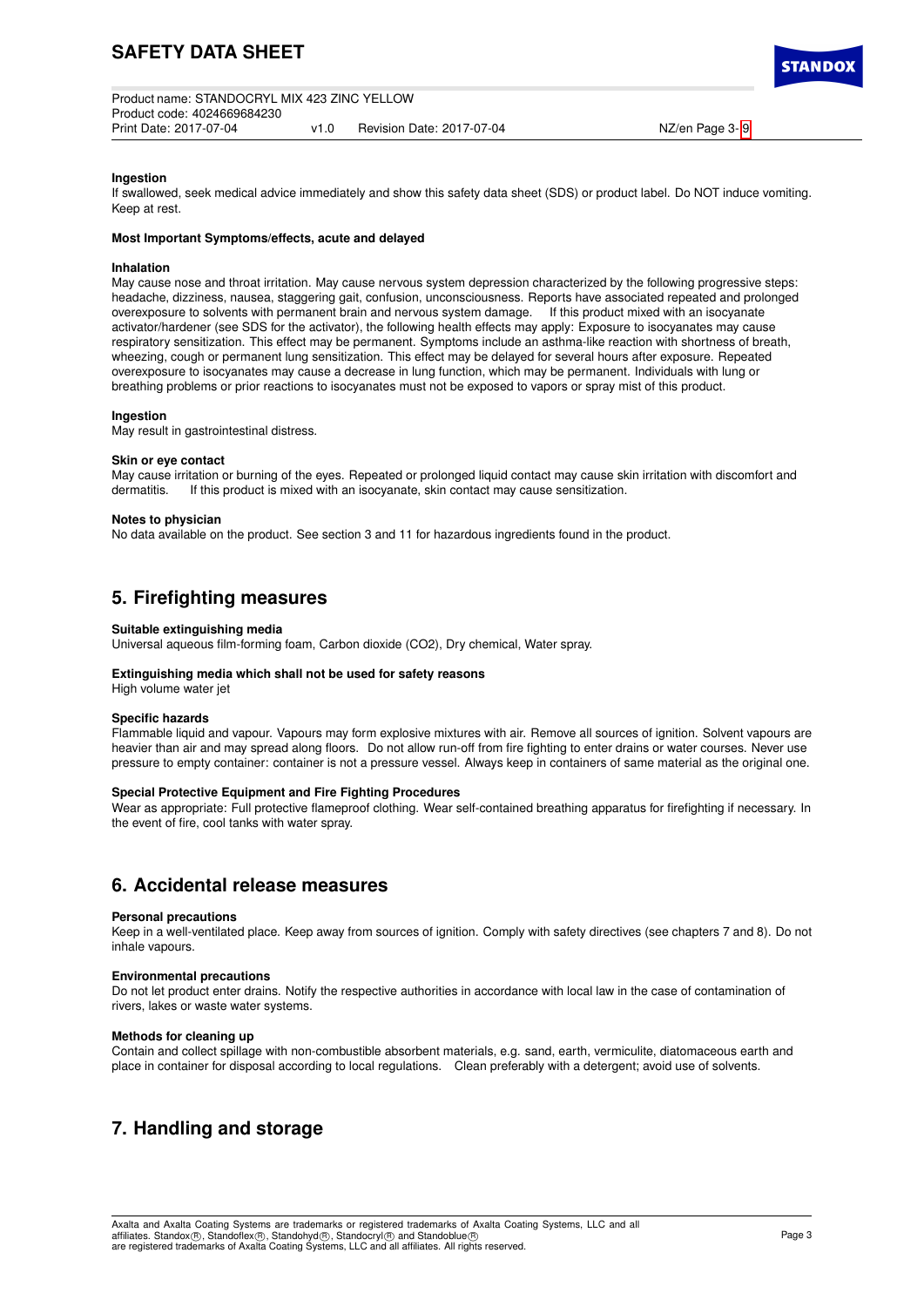**TANDO** 

## **Handling**

Persons with a history of skin sensitisation problems or asthma, allergies, chronic or recurrent respiratory disease should not be employed in any process in which this mixture is being used.

#### **Safe handling advice**

Prevent the creation of flammable or explosive concentrations of vapour in air and avoid vapour concentration higher than the occupational exposure limits. The product should only be used in areas from which all naked lights and other sources of ignition have been excluded. Preparation may charge electrostatically: always use grounded leads when transferring from one container to another.

Operators should wear antistatic footwear and clothing. No sparking tools should be used. Avoid skin and eye contact. Do not breathe vapours or spray mist. Smoking, eating and drinking should be prohibited in the application area.

## **Storage**

#### **Suitable storage conditions**

Observe label precautions. Refer to Technical Data Sheet (TDS) for further information about storage temperature. Store in a dry, well ventilated place away from sources of heat, ignition and direct sunlight. No smoking. Prevent unauthorized access. Containers which are opened must be carefully resealed and kept upright to prevent leakage.

#### **Suitable container and packaging materials for safe storage**

Always keep in containers made of the same material as the supply container.

## **8. Exposure controls/personal protection**

#### **National occupational exposure limits**

| Chemical name          |             |                        |
|------------------------|-------------|------------------------|
| n-butyl acetate        | TWA         | $150$ ppm              |
|                        | <b>TWA</b>  | 713 mg/m3              |
|                        | <b>STEL</b> | 200 ppm                |
|                        | <b>STEL</b> | 950 mg/m3              |
| 5-methylhexan-2-one    | <b>TWA</b>  | 50 ppm                 |
|                        | <b>TWA</b>  | 234 mg/m3              |
| 1,2,4-trimethylbenzene | <b>TWA</b>  | 25 ppm                 |
|                        | <b>TWA</b>  | 123 mg/m3              |
| mesitylene             | <b>TWA</b>  | 25 ppm                 |
|                        | <b>TWA</b>  | 25 ppm                 |
|                        | <b>TWA</b>  | $123$ mg/m $3$         |
|                        | <b>TWA</b>  | 123 mg/m3              |
| acetic acid            | <b>TWA</b>  | 10 ppm                 |
|                        | <b>TWA</b>  | 25 mg/m3               |
|                        | <b>STEL</b> | 15 ppm                 |
|                        | <b>STEL</b> | $37 \,\mathrm{mg/m}$   |
| pentyl acetate         | <b>TWA</b>  | $100$ ppm              |
|                        | <b>TWA</b>  | 532 mg/m3              |
| xylene                 | <b>TWA</b>  | 50 ppm                 |
|                        | <b>TWA</b>  | $217 \,\mathrm{mg/m3}$ |

#### **Engineering measures**

Provide adequate ventilation.This should be achieved by a good general extraction and -if practically feasible- by the use of a local exhaust ventilation.If these are not sufficient to maintain concentrations of particulates and solvent vapour below the OEL, suitable respiratory protection must be worn.

## **Glossary**

CEIL Ceiling exposure limit

STEL Short term exposure limit

TWA Time weighted average

#### **Protective equipment**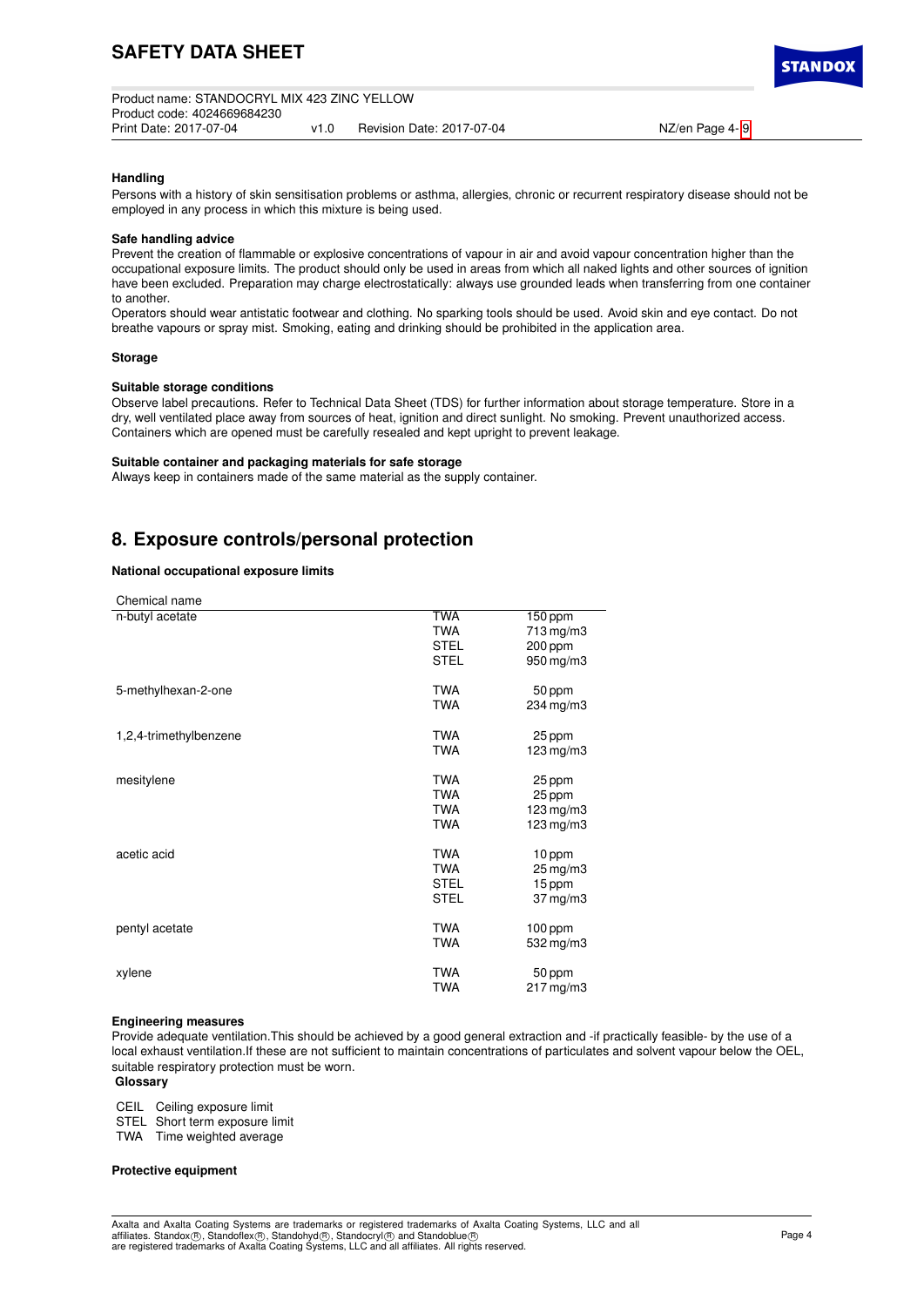Personal protective equipment should be worn to prevent contact with eyes, skin or clothing.

#### **Respiratory protection**

In case of insufficient ventilation, wear suitable respiratory equipment.

#### **Eye protection**

Use safety eyewear designed to protect against splash of products.

### **Hand protection**

The breakthrough time of gloves is unknown for the product itself. The glove material given is recommended on basis of the substances in the preparation.

| Chemical name                                                  | Glove material          |           | Glove thickness Break through time |
|----------------------------------------------------------------|-------------------------|-----------|------------------------------------|
| n-butyl acetate                                                | Viton (R) $\circledR$   | $0.7$ mm  | 10 MIN                             |
|                                                                | Nitrile rubber          | $0.33$ mm | 30 MIN                             |
| solvent naphtha (petroleum), light arom. $(<0.1\%$<br>benzene) | Viton $(R)$ $\circledR$ | $0.7$ mm  | 30 MIN                             |
| xylene                                                         | Nitrile rubber          | $0.33$ mm | 30 MIN                             |
|                                                                | Viton $(R)$ $\circledR$ | $0.7$ mm  | 480 MIN                            |

The protective glove should be checked in each case for their work specific suitability (e.g. mechanical stability, product compatibility, and anti-static properties). When the intended use is for spray application a nitrile glove of the chemical resistance group 3 (e.g. Dermatril® glove) is to be used. After contamination, the glove has to be changed. If immersing the hands into the product is not avoidable (e.g. maintenance work) a butyl or fluorocarbon rubber glove should be used. When skin exposure may occur to materials specified in section 3 of this SDS, advice should be sought from the glove supplier as to appropriate type to use with this product and the permeation breakthrough times. Care should be taken when working with sharp edged articles as these can easily damage the gloves and make them ineffective. The instructions and information provided by the glove supplier on use, storage, maintenance and replacement must be followed. Damaged gloves or those showing signs of wear should be replaced immediately.

#### **Skin and body protection**

Wear suitable protective clothing. Personnel should wear antistatic clothing made of natural fiber or of high temperature resistant synthetic fiber.

#### **Hygiene measures**

Wash skin thoroughly with soap and water or use recognized skin cleanser. Do not use organic solvents!

## **9. Physical and chemical properties**

#### **Appearance**

**Form :** liquid **Colour:** yellow **Odor Threshold :** No data available

| pH                                     | Not applicable            |                    |
|----------------------------------------|---------------------------|--------------------|
| Freezing point                         | Not applicable.           |                    |
| Boiling point                          | $125\,^{\circ}\mathrm{C}$ |                    |
| Flash point                            | $24\degree$ C             |                    |
| Evaporation rate                       | Slower than Ether         |                    |
| Flammability                           |                           |                    |
| Upper explosion limit                  | 7.5%                      |                    |
| Lower explosion limit                  | $1.2\%$                   |                    |
| Vapour pressure                        | 4.4 hPa                   |                    |
| Solubility(ies)                        | moderate                  |                    |
| Vapour density                         | No data available         |                    |
| Density                                | 1.07 $g/cm^3$             | DIN 53217/ISO 2811 |
| Partition coefficient: n-octanol/water | No data available         |                    |
| Ignition temperature                   | 290 °C                    | <b>DIN 51794</b>   |
| Decomposition temperature              |                           |                    |
| Viscosity (23 $\mathrm{^{\circ}C}$ )   | 36 <sub>s</sub>           | ISO 2431-1993 6 mm |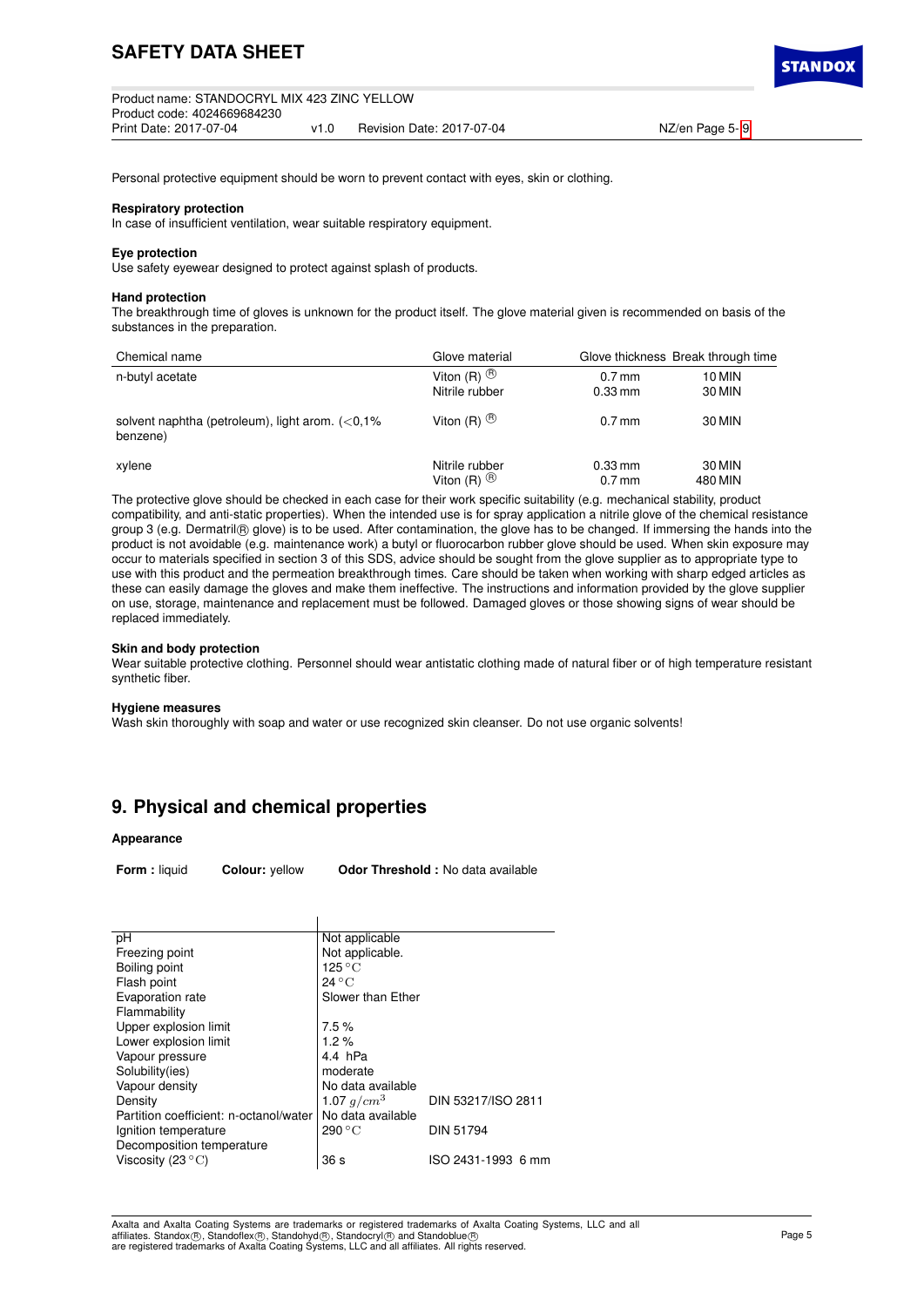# **10. Stability and reactivity**

### **Stability**

Stable

### **Hazardous polymerisation**

Will not occur.

## **Conditions to avoid**

Stable under recommended storage and handling conditions (see section 7).

### **Materials to avoid**

Keep away from oxidizing agents, strongly alkaline and strongly acid materials in order to avoid exothermic reactions.

## **Hazardous decomposition products**

When exposed to high temperatures may produce hazardous decomposition products such as carbon monoxide and dioxide, smoke, oxides of nitrogen.

# **11. Toxicological information**

### **Information on likely routes of exposure**

#### **Inhalation**

May cause nose and throat irritation. May cause nervous system depression characterized by the following progressive steps: headache, dizziness, nausea, staggering gait, confusion, unconsciousness. Reports have associated repeated and prolonged<br>overexposure to solvents with permanent brain and nervous system damage. If this product mixed with a overexposure to solvents with permanent brain and nervous system damage. activator/hardener (see SDS for the activator), the following health effects may apply: Exposure to isocyanates may cause respiratory sensitization. This effect may be permanent. Symptoms include an asthma-like reaction with shortness of breath, wheezing, cough or permanent lung sensitization. This effect may be delayed for several hours after exposure. Repeated overexposure to isocyanates may cause a decrease in lung function, which may be permanent. Individuals with lung or breathing problems or prior reactions to isocyanates must not be exposed to vapors or spray mist of this product.

#### **Ingestion**

May result in gastrointestinal distress.

## **Skin or eye contact**

May cause irritation or burning of the eyes. Repeated or prolonged liquid contact may cause skin irritation with discomfort and dermatitis.

### **Delayed and immediate effects and also chronic effects from short and long term exposure:**

**Acute oral toxicity** not hazardous

**Acute dermal toxicity** not hazardous

**Acute inhalation toxicity** not hazardous

% of unknown composition: 0 %

## **Skin corrosion/irritation**

| n-butyl acetate                                             | Category 3  |
|-------------------------------------------------------------|-------------|
| 5-methylhexan-2-one                                         | Category 3  |
| 1,2,4-trimethylbenzene                                      | Category 2  |
| solvent naphtha (petroleum), light arom. $(<0.1\%$ benzene) | Category 3  |
| mesitylene                                                  | Category 2  |
| acetic acid                                                 | Category 1A |
| pentyl acetate                                              | Category 3  |
| 2-hydroxyethyl methacrylate                                 | Category 2  |

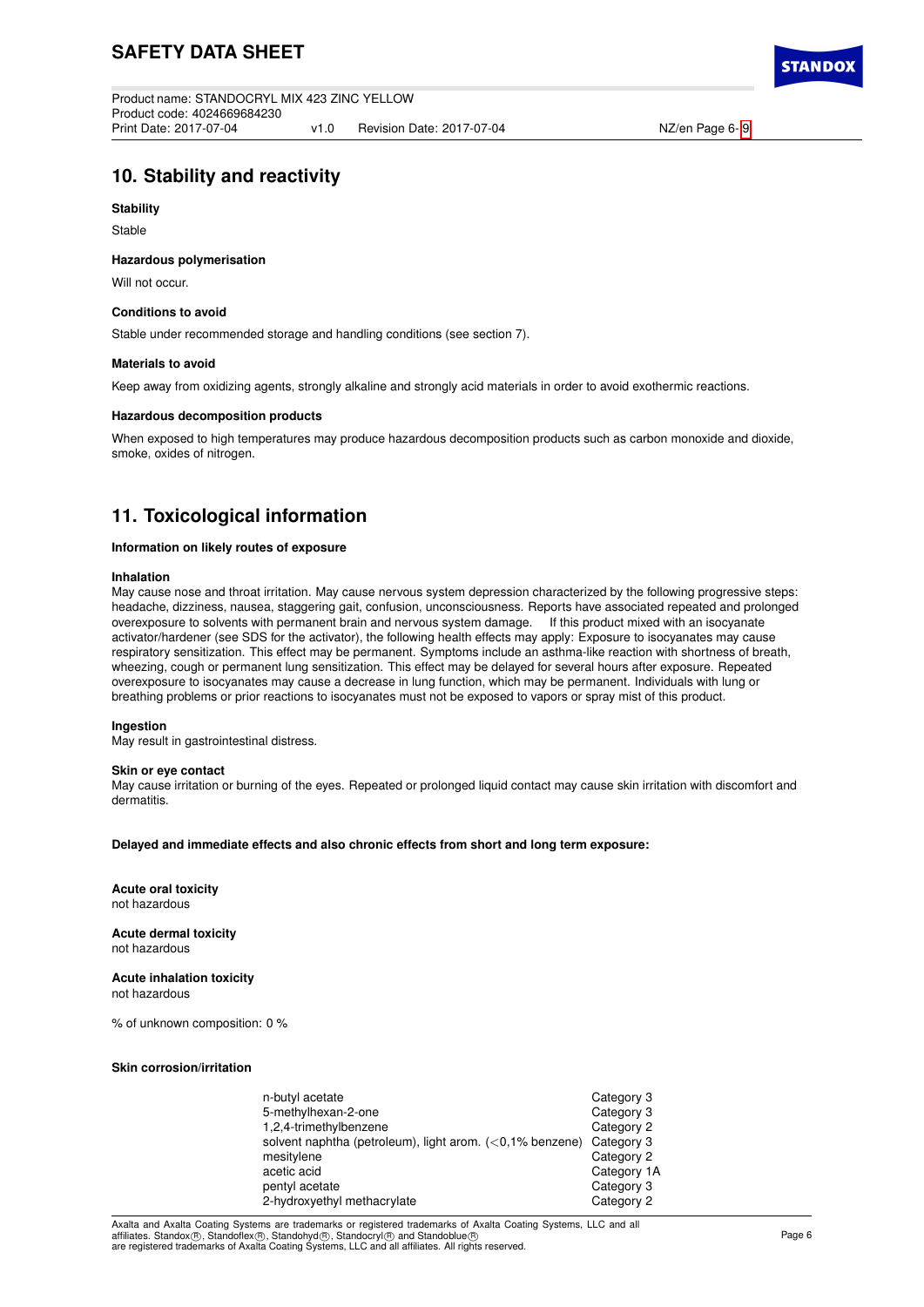# **SAFETY DATA SHEET**

Product name: STANDOCRYL MIX 423 ZINC YELLOW Product code: 4024669684230 v1.0 Revision Date: 2017-07-04 NZ/en Page 7- [9](#page-8-0)

## xylene Category 2

**Serious eye damage/eye irritation** Not classified according to GHS criteria

#### **Respiratory sensitisation**

Not classified according to GHS criteria

## **Skin sensitisation**

| bis(1,2,2,6,6-pentamethyl-4-piperidyl) sebacate              | Category 1 |
|--------------------------------------------------------------|------------|
| methyl 1,2,2,6,6-pentamethyl-4-piperidyl sebacate Category 1 |            |
| 2-hydroxyethyl methacrylate                                  | Category 1 |
| 2,3-epoxypropyl neodecanoate                                 | Category 1 |

#### **Germ cell mutagenicity**

Not classified according to GHS criteria

#### **Carcinogenicity**

Not classified according to GHS criteria

#### **Toxicity for reproduction**

Not classified according to GHS criteria

**Target Organ Systemic Toxicant - Single exposure** Not classified according to GHS criteria

#### **Target Organ Systemic Toxicant - Repeated exposure** Not classified according to GHS criteria

## **Aspiration toxicity**

Not classified according to GHS criteria

## **Numerical measures of toxicity (acute toxicity estimation (ATE),etc. )**

No information available.

#### **Symptoms related to the physical, chemical and toxicological characteristics**

Exposure to component solvents vapours concentration in excess of the stated occupational exposure limit may result in adverse health effect such as mucous membrane and respiratory system irritation and adverse effect on kidney, liver and central nervous system. Symptoms and signs include headache, dizziness, fatigue, muscular weakness, drowsiness and in extreme cases, loss of consciousness. Through skin resorbtion, solvents can cause some of the effects described here. Repeated or prolonged contact with the preparation may cause removal of natural fat from the skin resulting in non-allergic contact dermatitis and absorption through the skin. The liquid splashed in the eyes may cause irritation and reversible damage. Based on the properties of the epoxy constituent(s) and considering toxicological data on similar preparations, this preparation may be a skin sensitiser and an irritant. Low molecular epoxy constituents are irritating to eyes, mucous membranes and skin. Repeated skin contact may lead to irritation and to sensitization, possibly with cross-sensitization to other epoxies. Avoid skin and eye contact. Avoid inhalation of vapour or mist.

## **12. Ecological information**

Product contains environmentally hazardous substances and product is not classified per GHS.

#### **Ecotoxicity effects**

There are no data available on the product itself. The product should not be allowed to enter drains or watercourses.

### **Acute aquatic toxicity**

| n-butyl acetate                                              | Category 3 |
|--------------------------------------------------------------|------------|
| 1,2,4-trimethylbenzene                                       | Category 2 |
| bis(1,2,2,6,6-pentamethyl-4-piperidyl) sebacate              | Category 1 |
| methyl 1,2,2,6,6-pentamethyl-4-piperidyl sebacate Category 1 |            |

#### **Chronic aquatic toxicity**

1,2,4-trimethylbenzene Category 2 solvent naphtha (petroleum), light arom. (<0,1% benzene) Category 2

Axalta and Axalta Coating Systems are trademarks or registered trademarks of Axalta Coating Systems, LLC and all affiliates. Standox®, Standoflex®, Standohyd®, Standocryl® and Standoblue®<br>are registered trademarks of Axalta Coating Systems, LLC and all affiliates. All rights reserved.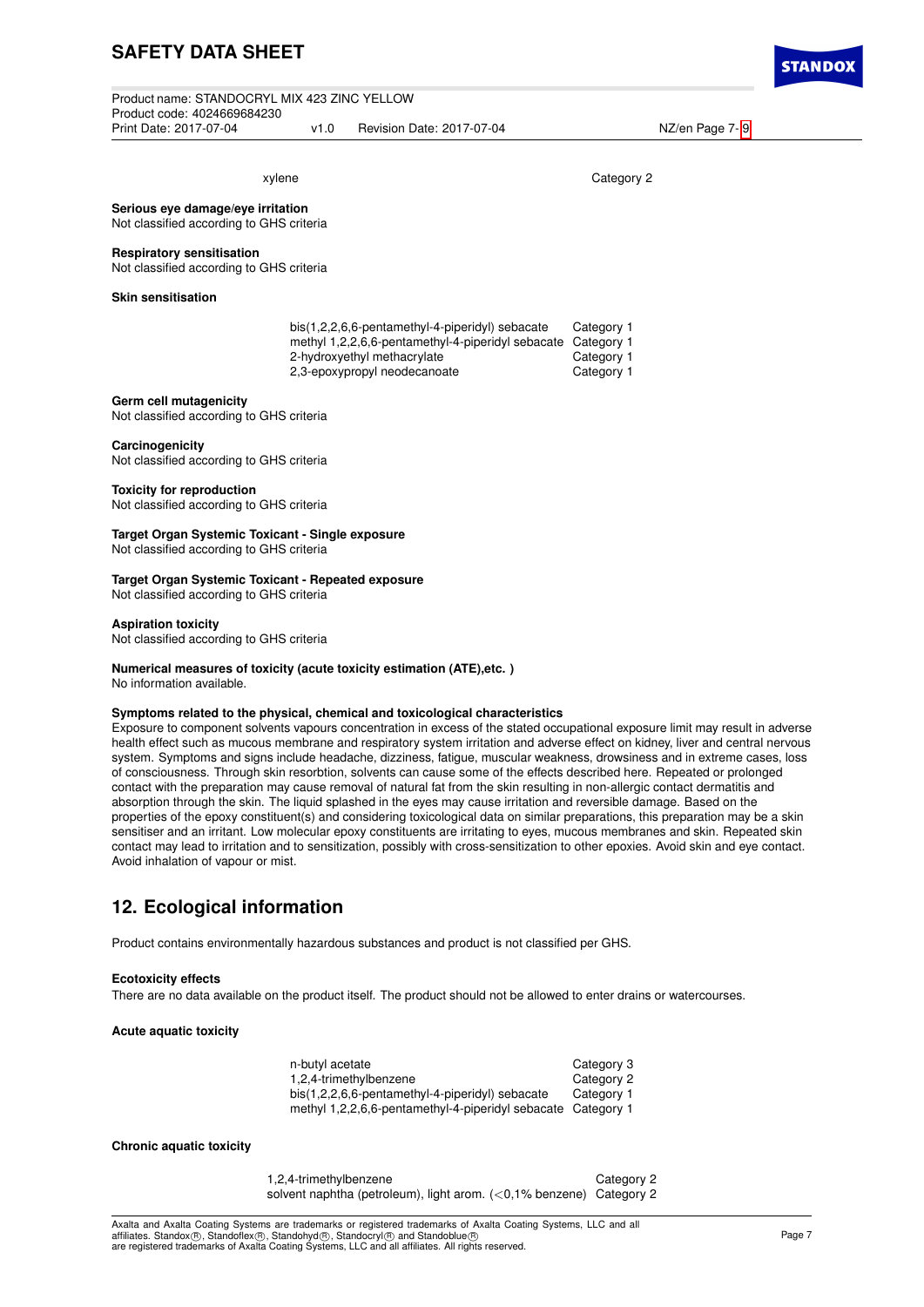# **SAFETY DATA SHEET**

Product name: STANDOCRYL MIX 423 ZINC YELLOW Product code: 4024669684230 v1.0 Revision Date: 2017-07-04 NZ/en Page 8- [9](#page-8-0)

**STANDO)** 

| mesitylene                                        | Category 2 |
|---------------------------------------------------|------------|
| bis(1,2,2,6,6-pentamethyl-4-piperidyl) sebacate   | Category 1 |
| methyl 1,2,2,6,6-pentamethyl-4-piperidyl sebacate | Category 1 |
| 2,3-epoxypropyl neodecanoate                      | Category 2 |
|                                                   |            |

% of unknown composition 6.8%

## **Persistence and degradability**

No information available.

## **Bioaccumulation**

No information available.

### **Mobility in soil**

No information available.

### **Other adverse effects**

No information available.

# **13. DISPOSAL CONSIDERATIONS**

### **Waste disposal methods**

Dispose of in accordance with local regulations.

## **Disposal considerations**

A disposal process that converts the waste into energy is recommended. If this is not possible the hazardous waste must be disposed of by incineration.

## **14. Transport information**

| <b>NZS5433</b><br>Proper shipping name:                                                                | PAINT                                                |
|--------------------------------------------------------------------------------------------------------|------------------------------------------------------|
|                                                                                                        |                                                      |
| UN number:<br>Hazard Class:<br>Packing group:<br>Hazchem Code:                                         | 1263<br>3<br>Ш<br>ЗY                                 |
| IMDG (Sea transport)<br>Proper shipping name:                                                          | PAINT                                                |
| UN number:<br>Hazard Class:<br>Subsidiary Hazard Class:<br>Packing group:<br>Marine Pollutant:<br>EmS: | 1263<br>3<br>Not applicable.<br>Ш<br>no<br>$F-E.S-E$ |
| <b>ICAO/IATA (Air transport)</b><br>Proper shipping name:                                              | PAINT                                                |
| UN number:<br>Hazard Class:<br>Subsidiary Hazard Class:<br>Packing group:                              | 1263<br>3<br>Not applicable.<br>Ш                    |